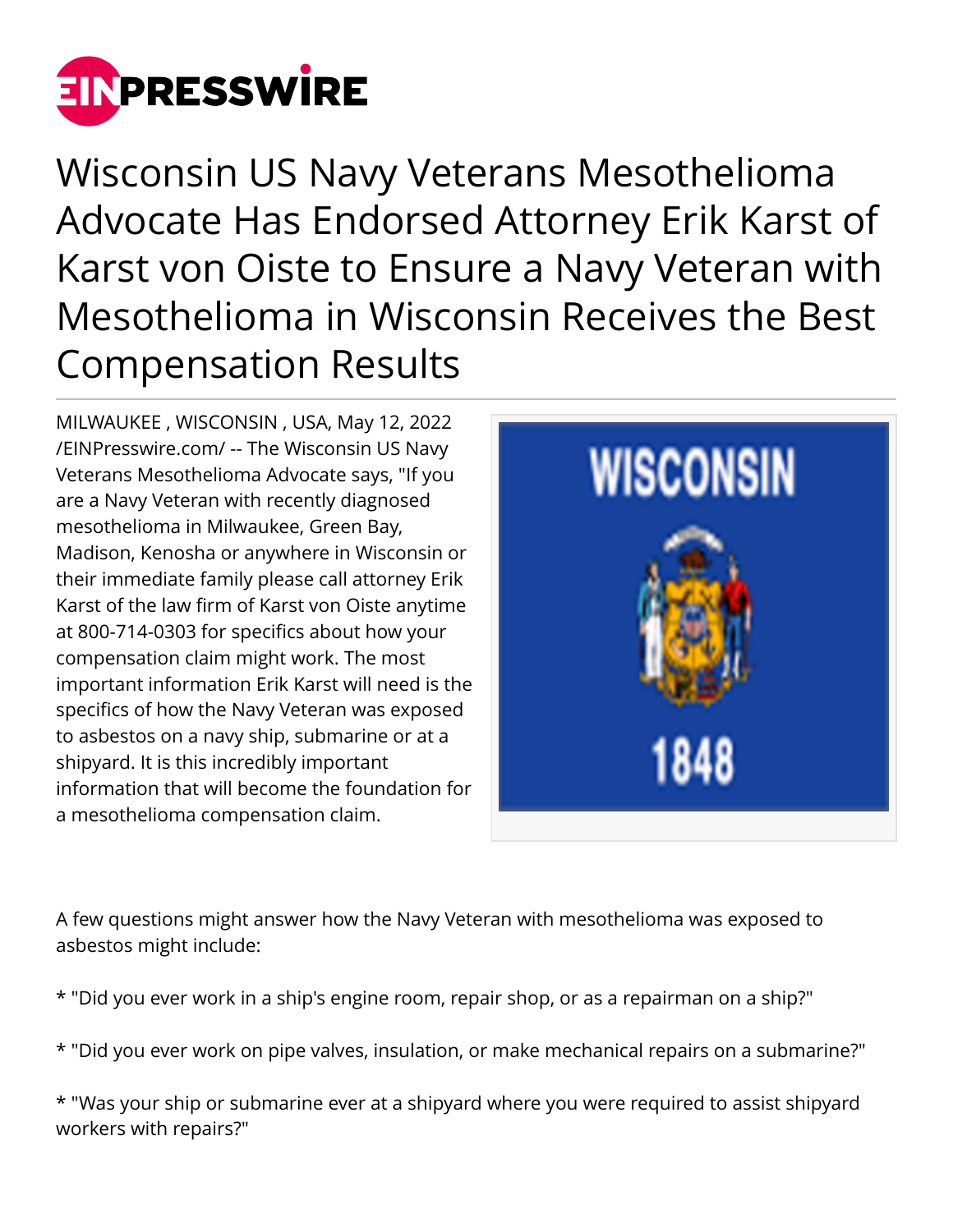Important note: "It is this type of information that might be very useful to attorney Erik Karst of Karst von Oiste so he can ask a few more questions about situations like this-and the Veterans recollections about their asbestos exposure. Another tip might be--does the Navy Veteran recall the names of any shipmates who may have witnessed their asbestos exposure? As attorney Erik Karst of Karst von Oiste is always happy to discuss at 800-714-0303. This is how you build a mesothelioma compensation claim." [www.karstvonoiste.com/](http://www.karstvonoiste.com/)



The US Navy Veterans Mesothelioma Advocate's

services are available to US Navy Veterans with mesothelioma in Milwaukee, Madison, Green Bay, Kenosha, Racine, Appleton, Oshkosh or anywhere in Wisconsin. [www.karstvonoiste.com/](http://www.karstvonoiste.com/)

For the best possible mesothelioma treatment options in Wisconsin the Wisconsin US Navy

## "

If you are a Navy Veteran with recently diagnosed mesothelioma anywhere in Wisconsin or their immediate family please call attorney Erik Karst of the law firm of Karst von Oiste at 800-714-0303." *Wisconsin US Navy Veterans Mesothelioma Advocate* Veterans Mesothelioma Advocate strongly recommends the following heath care facility with the offer to help a diagnosed victim, or their family get to the right physicians at this hospital. The University of Wisconsin Carbone Cancer Center in Madison: [https://cancer.wisc.edu/.](https://cancer.wisc.edu/)

About one third of all US citizens diagnosed with mesothelioma each year are Veterans of the US Navy. Before a Navy Veteran with mesothelioma or their family retain the services of a lawyer or law firm, they are urged to call the US Navy Veterans Mesothelioma Advocate anytime at 800-714-0303. <https://USNavyMesothelioma.Com>

The states with the highest incidence of mesothelioma include Maine, Massachusetts, Connecticut, Maryland, New Jersey, Pennsylvania, Ohio, West Virginia, Virginia, Michigan, Illinois, Minnesota, Louisiana, Washington, and Oregon. [www.karstvonoiste.com/](http://www.karstvonoiste.com/)

For more information about mesothelioma please refer to the National Institutes of Health's web site related to this rare form of cancer:<https://www.cancer.gov/types/mesothelioma>